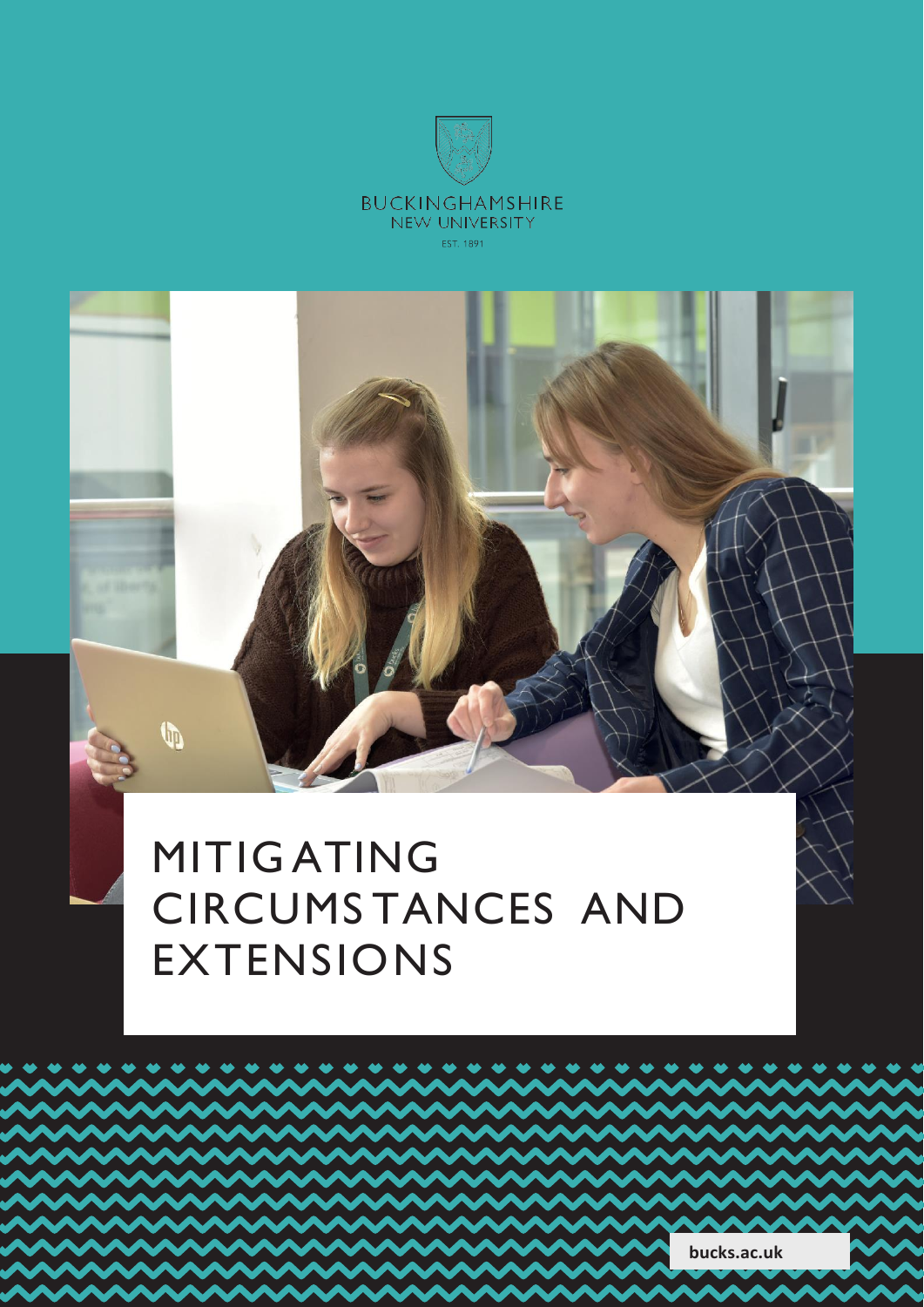#### **Contents**

[Note: Hyperlinks have been provided for eas](http://bucks.ac.uk/students/academicadvice)e of reference. For other documents see the [Policies page on the main University website](http://bucks.ac.uk/students/academicadvice) [\(http://bucks.ac.uk/about-us/governance-and](http://bucks.ac.uk/about-us/governance-and-)policies/policies) or visit the Academic Advice webpages [\(http://bucks.ac.uk/students/academicadvice\)](http://bucks.ac.uk/students/academicadvice))

| Approved by: | <b>Senate</b>            | Date first published: Feb-2012 |          |
|--------------|--------------------------|--------------------------------|----------|
| Version No.  | 4.3                      | Date updated:                  | Jan-2022 |
| Owner:       | <b>Academic Registry</b> | <b>Review Date:</b>            | Aug-2025 |

This document has been designed to be accessible for readers. However, should you require the document in an alternative format contact the Academic Registry.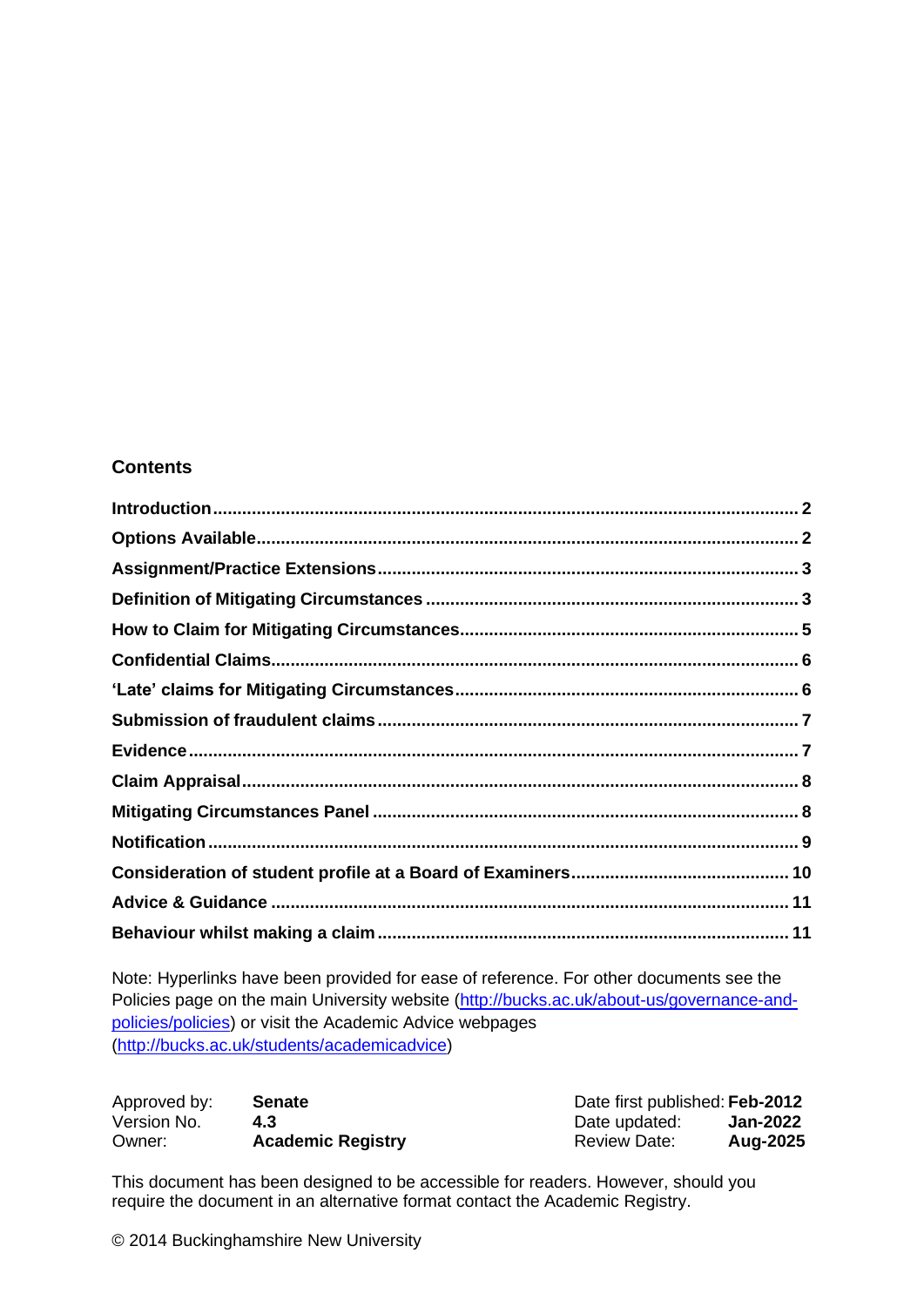### <span id="page-2-0"></span>**Introduction**

- 1 All students have a responsibility to manage their learning during their studies at the University. It is therefore essential that students manage their workload efficiently, and do not leave activities until too late. Difficulties and stress are a part of everyday life and it is expected that students will manage their work accordingly.
- 2 The University recognises that sometimes events happen to students over which they have no control and which can have a serious effect on their capacity to sit examinations, attend prescribed placements, or complete assessments to their usual level of achievement or to published deadlines. These regulations set out the processes through which students can ask the University to take such events into account.
- 3 These regulations are to support students who have been affected by exceptional mitigating circumstances and apply to all registered students of the institution including those on apprenticeships, regardless of fee status or place of study.

## <span id="page-2-1"></span>**Options Available**

- 4 If a student is experiencing difficulties, they must contact their Registry Officer as soon as possible. They will be able to advise the student of the most appropriate course of action, which may be:
	- a An application for an extension to deadline: where the agreement of a later deadline for submission will enable the student to complete the coursework
	- b Claim for Mitigating Circumstances: where an unexpected event seriously affects the student's performance and an extension is not feasible or appropriate
	- c An application to interrupt their studies: where changes in the student's personal circumstances or illness make it difficult for them to continue with their studies at the current time.
- 5 There may be occasions when, as a result of changes in a student's personal life or a prolonged/serious bout of illness, the student has difficulty in fulfilling all the requirements of their course. In this situation, the student may wish to consider interrupting their studies and returning when they are able to focus again on the course.
- 6 If a student is considering interrupting their studies, they should discuss the implications with their Personal Tutor and their Registry Officer as soon as possible. They may also wish to explore the financial implications with the Students' Union Advice Centre or Student Centre, or discuss any disability related implications with the Disability Service.
- 7 International students should note that an interruption of studies may invalidate their visa. Students should contact the international office for further advice.
- 8 Further information regarding interruption of studies can be found in the Interruption, Withdrawal and Transfer Procedure.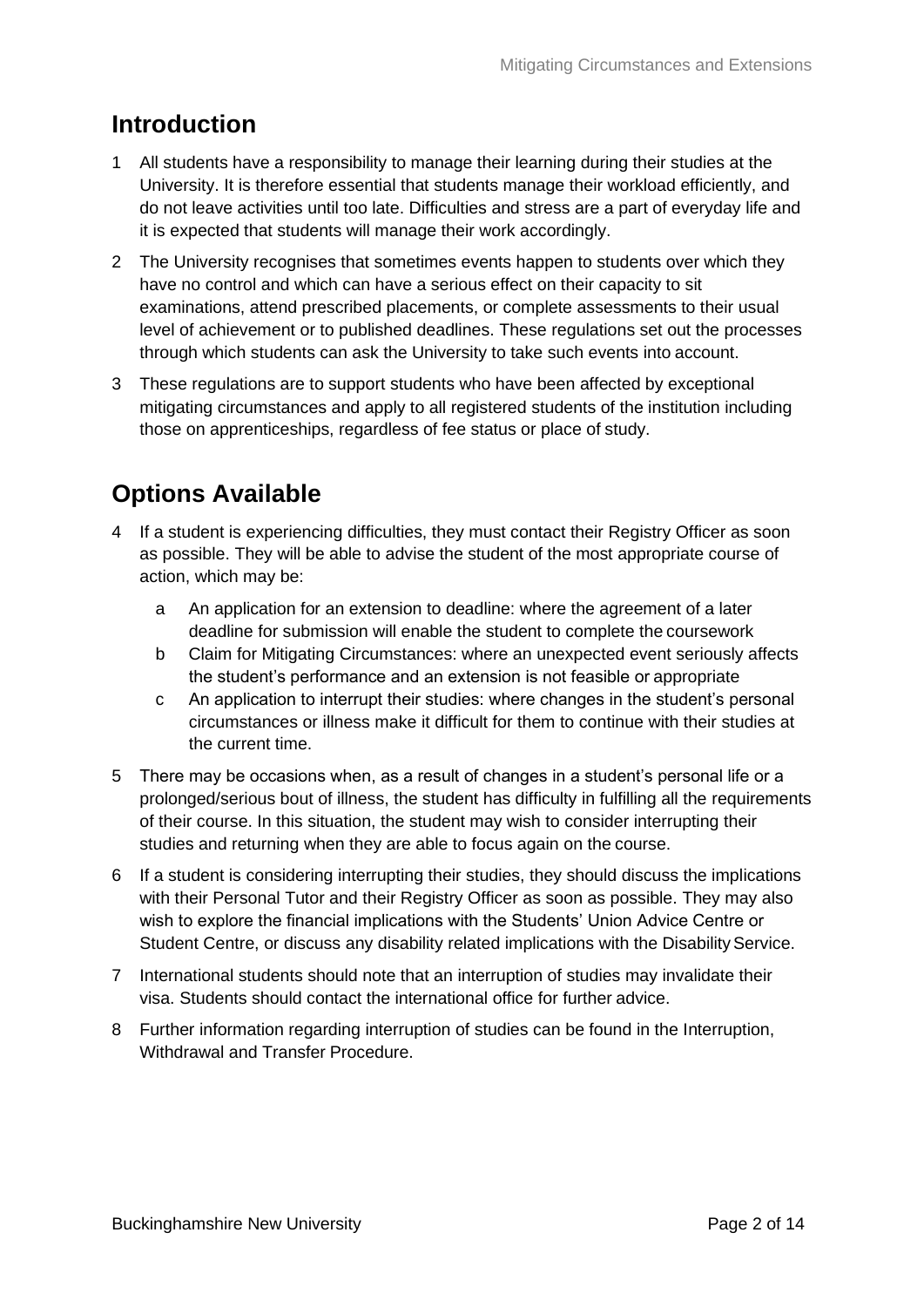#### <span id="page-3-0"></span>**Assignment/Practice Extensions**

- 9 Where a student experiences a serious disruption of studies in the days before the deadline for an assignment/practice, an extension is normally the most appropriate course of action. This will enable them to complete the assessment required for that part of the course before embarking on the next phase of their studies.
- 10 A request for an extension may be requested up to a maximum of 2 working days following the submission deadline.
- 11 The deadline for an extension will normally fall before the date for feedback to the cohort and the relevant Board of Examiners so students cannot benefit from feedback on marked work provided to other students.
- 12 Extension request forms are available [online](https://bucks.ac.uk/students/academicadvice/assessment-and-examination/exceptional-circumstances/deadline-extension) and from the Academic Registry. Completed forms must be returned to the relevant Module Leader, accompanied by appropriate documentary evidence.
- 13 Decisions regarding a request for an extension should be actioned in a timely manner, normally within 5 working days. Whilst a request is being considered, the student should continue with their studies as though it had not been granted.
- 14 When reviewing applications from international students studying in the UK, additional consideration should be given due to the visa limitations that would prevent a student from interrupting their studies.
- 15 Schools may make special arrangements to accommodate students who have missed class-based assessments, for example lab work, time constrained assessments or presentations, because of illness, bereavement or similar before the end of the academic year.
- 16 Where an extension has been granted, a student will only be able to enter a claim of mitigation in respect of this assignment/practice if they experience a different unavoidable or unforeseen event during the period of the extension; including a sudden deterioration or continuation of a previously notified condition or disability. In this situation, the student will be required to submit supporting evidence. This means that a student cannot be given both an extension and mitigating circumstances for the same reason over the same time period.

### <span id="page-3-1"></span>**Definition of Mitigating Circumstances**

17 Mitigating Circumstances are defined as:

```
"A serious disruption of studies caused by circumstances which are beyond the 
student's control and which occurred in the period immediately preceding or 
during the completion of assessment tasks."
```
18 Mitigating Circumstances are expected to have caused serious disruption, either significantly impairing the student's performance, or preventing attendance at an examination or submitting coursework assessments by the hand in date. They are also expected to be either: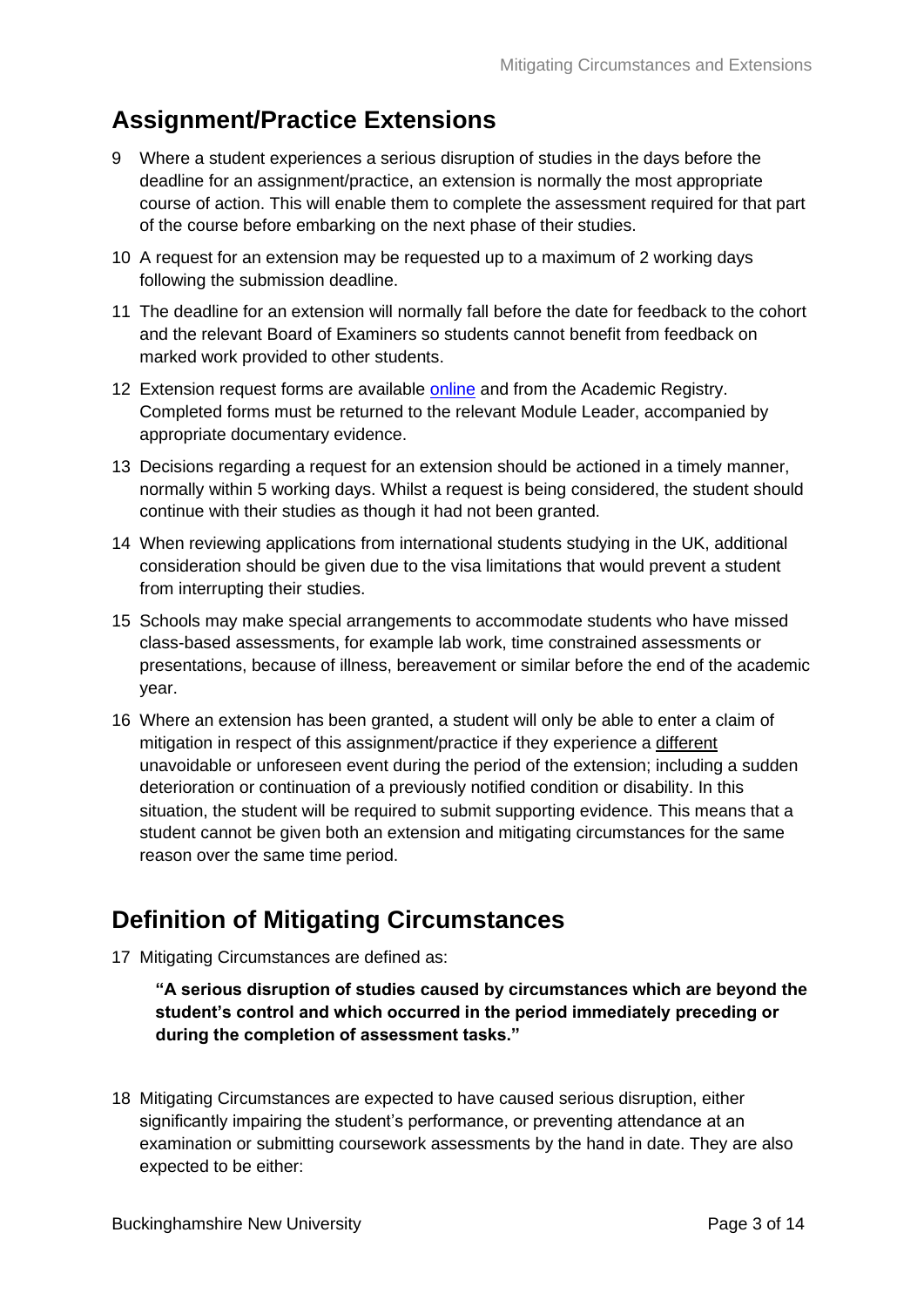- a. unforeseeable in that the student could have no prior knowledge of the event concerned;
- b. unavoidable in that the student could have done nothing reasonably in their power to prevent or avoid such an event.
- 19 Mitigating Circumstances relate to a specific incident which has affected the student's performance. Ongoing or continued problems of which the student was aware prior to the immediate period of study will **not** normally be accepted as mitigating circumstances
- 20 .A long term health condition, an ongoing effect of a disability or unresolved difficult personal circumstances do not constitute mitigating circumstances and students should seek advice and support from the relevant University services such as Disability Service, Personal Tutor or other pastoral care.
- 21 However, where an underlying disability, condition or chronic illness suddenly flares up, or is exacerbated, the student may submit a claim for Mitigating Circumstances supported by appropriate evidence. In this situation, students should discuss with their Personal Tutor the best way in which these issues can be addressed.
- 22 It is anticipated that the timeframe in which an incident may have an effect on a student's studies would normally be during the three weeks prior to the assessment point, on the day of submission for assessment or the day of examination. It is noted however, in some circumstances the disruption may have an effect at an earlier stage or the assessment requires specific resources. All claims will be considered on an individual basis.
- 23 Examples of circumstances which constitute grounds for mitigation may include:
	- d Illness at the time of an examination or in the period preceding coursework submission or during placement
	- e Death of a family member or close friend
	- f Severe unforeseen personal or psychological problems
	- g Flare-up or exacerbation of a chronic condition
	- h Complication of an existing condition
	- i Additional impact of a disability
	- j Complications in pregnancy e.g. premature labour
	- k Serious transport difficulties which could not have been avoided.
	- l Specific religious observance
	- m University technical difficulties of a temporary nature e.g. such as an unscheduled disruption to the usual VLE provision
- 24 Indicative examples of circumstances which will **not normally** be considered as grounds for mitigation include:
	- a Paid employment, although exceptions may be made where an employer makes additional and unforeseen demands on an employee e.g. sending an employee overseas at short notice
	- b Misunderstanding of the University procedures e.g. not knowing an examination date or coursework deadline
	- c Transport problems e.g. missed bus or train, lateness of lift
	- d Computer or printing problems
	- e Holiday
	- f An inability to effectively manage their time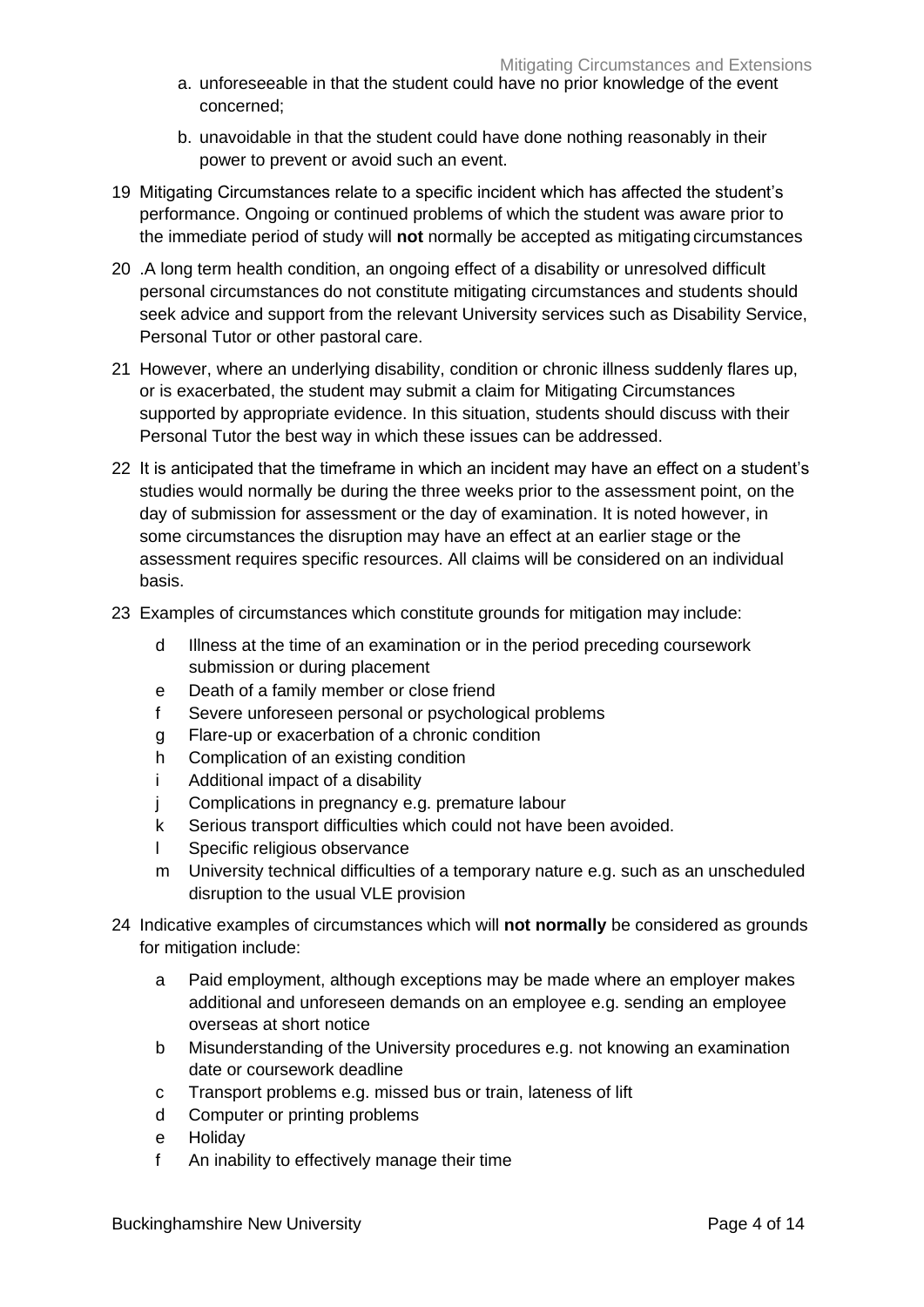- g Group coursework tasks failure by one member of the group to submit work or undertake the tasks assigned by the group; this will be taken into account in the marking guidelines
- h A back-dated claim for reasonable adjustments completed prior to the release of a formal assessment by The Disability Service e.g. retaking an examination with extra time.
- 25 In accordance with current legislation where a disabled person is entitled to 'more favourable treatment', the panel may use its discretion, in conjunction with advice from the Disability Service.
- 26 Students may be referred to the University's Fitness to Study Procedure if their application/requests raise concern for their ability to continue without further support. This may be due to the number of claims received or the severity/nature of the situation described.

### <span id="page-5-0"></span>**How to Claim for Mitigating Circumstances**

- 27 Mitigating Circumstances Claim Forms are available [online](https://bucks.ac.uk/students/academicadvice/assessment-and-examination/exceptional-circumstances/mitigating-circumstances) and from Academic Registry. Completed forms and supporting evidence must be submitted by email to the Academic Registry within 3 weeks (15 working days) of the assessment deadline, i.e. examination or hand in date in respect of which mitigation is sought. If it is not possible to provide the evidence within this timeframe, the form must be submitted within the 3 week (15 working days) deadline, stating which pieces of evidence are to follow and an expected date of their submission.
- 28 The University operates a system of appraisal for all submitted claims of mitigating circumstances. This will be conducted within the School of study, by a Registry Officer on behalf of the Mitigating Circumstances Panel.
- 29 Mitigating Circumstances claims received within two days of the assessment point will be reviewed to consider if an extension to deadline would be more appropriate.
- 30 At appraisal, a claim may be accepted, rejected, referred to the next mitigating circumstances panel or returned to the student for further evidence or additional information.
- 31 If a claim is received beyond the deadline (please see section 'late claims') with no explanation for the lateness, it will not be accepted for consideration by the Registry Officer undertaking the appraisal. The student will be advised to consult the section on late claims and follow the procedure as outlined.
- 32 A claim which is submitted without appropriate evidence will be referred back to the student with a reasonable deadline for resubmission. If the required evidence has not been received after that deadline, the Registry Officer will inform the student that the case has been rejected.
- 33 Complex cases will be referred to the Mitigating Circumstances Panel for consideration. These are generally held monthly and are timed to be completed prior to the Board of Examiners.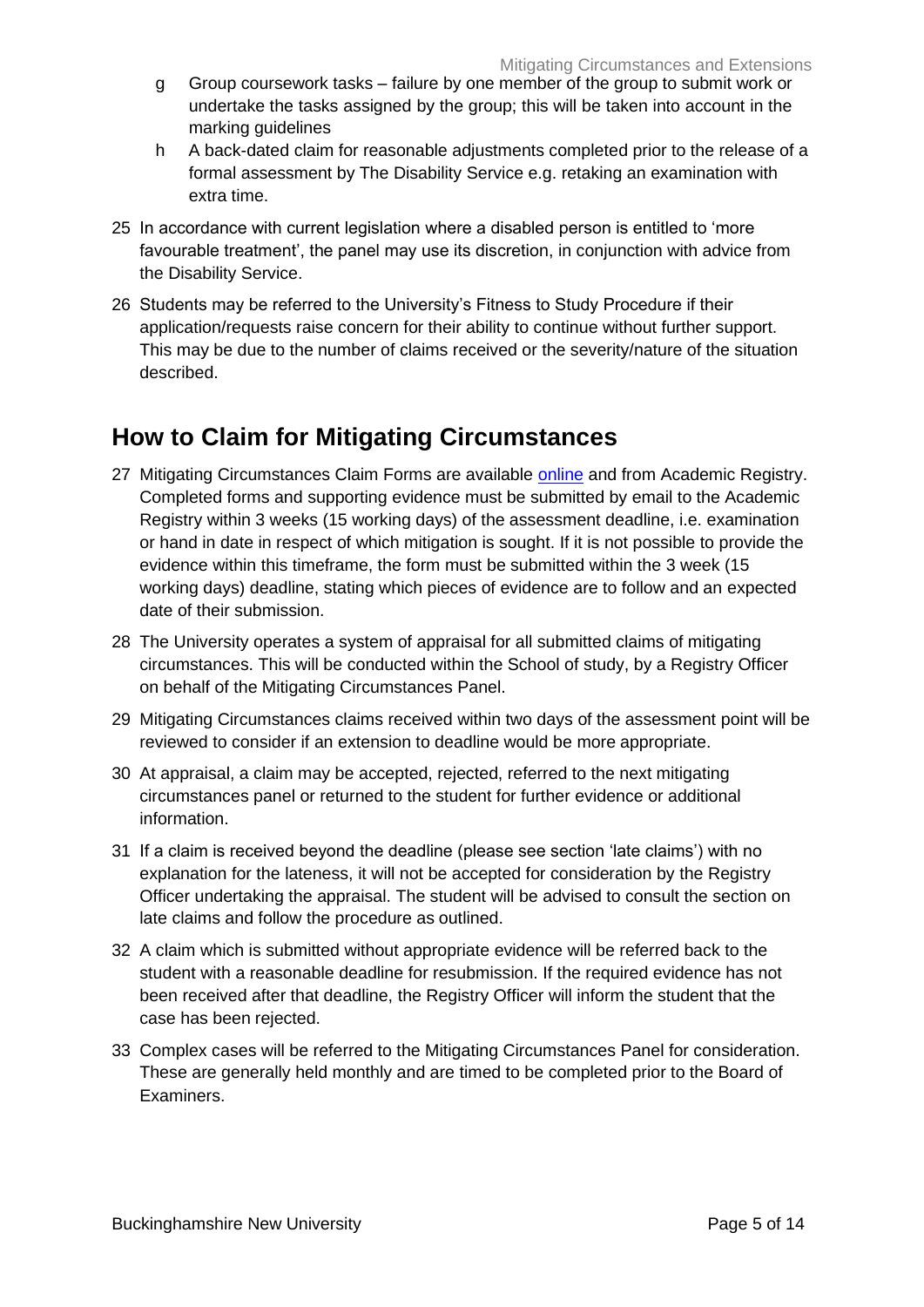## <span id="page-6-0"></span>**Confidential Claims**

- 34 All procedures described in this policy are confidential and are handled in accordance with the University's Data Protection Policy.
- 35 Where the student considers the claim highly confidential or sensitive, evidence may be submitted in a sealed envelope. The evidence will be reviewed by the Registry Officer who may consult the Chair of the Mitigating Circumstances Panel, where required. Such cases will generally not be referred to a panel unless they are particularly complex.
- 36 Where the evidence relates to a request for an extension, this should also be submitted in a sealed envelope to the delegated academic member of staff reviewing the extension request.
- 37 The Academic Registry will retain a confidential record of all claims submitted and details of the outcome in line with the University Records & Retention policy.

#### <span id="page-6-1"></span>**'Late' claims for Mitigating Circumstances**

- 38 It is recognised that under certain **exceptional** circumstances, a student may not be able to submit a claim for Mitigating Circumstances within 3 weeks (15 working days). If the deadline has been missed, a student may still be able to make a claim of Mitigating Circumstances.
- 39 Normally a late claim will be considered where it can be demonstrated that the student was unable to submit their claim at the appropriate time; that is where a student is in a position to prove, with the support of documentary evidence, that they could not reasonably have been expected to have complied with the University's regulations in respect of mitigating circumstances owing to the specific nature of the issues involved.
- 40 Late claims must be submitted in accordance with the normal procedure.
- 41 When submitting a late claim of Mitigating Circumstances, students must provide a justification or reason and evidence as to why they did not submit a claim of Mitigating Circumstances at the appropriate time and when their studies were affected.
- 42 If the late claim of Mitigating Circumstances was received following a Board of Examiners ratification of results and if the late claim of Mitigating Circumstances is upheld then the Registry Officer who undertook the appraisal will consider the students' academic profile and advise the School to arrange a re-consideration at a Board of Examiners or take Chair's Action as most appropriate. The student will be informed of the mitigating circumstances panel's decision within 10 working days as to how the decision will be taken forward.

**Note**: No claim, regardless for the reason for the delay will be accepted after an award has been formally conferred upon the student. In practice the deadline is the graduation ceremony which the student attended or would have been eligible to attend. If no award has been made at all (i.e. for short courses or when no credits or named award of the institution has been given due to failure), the absolute deadline will be 6 months from the final Board of Examiners.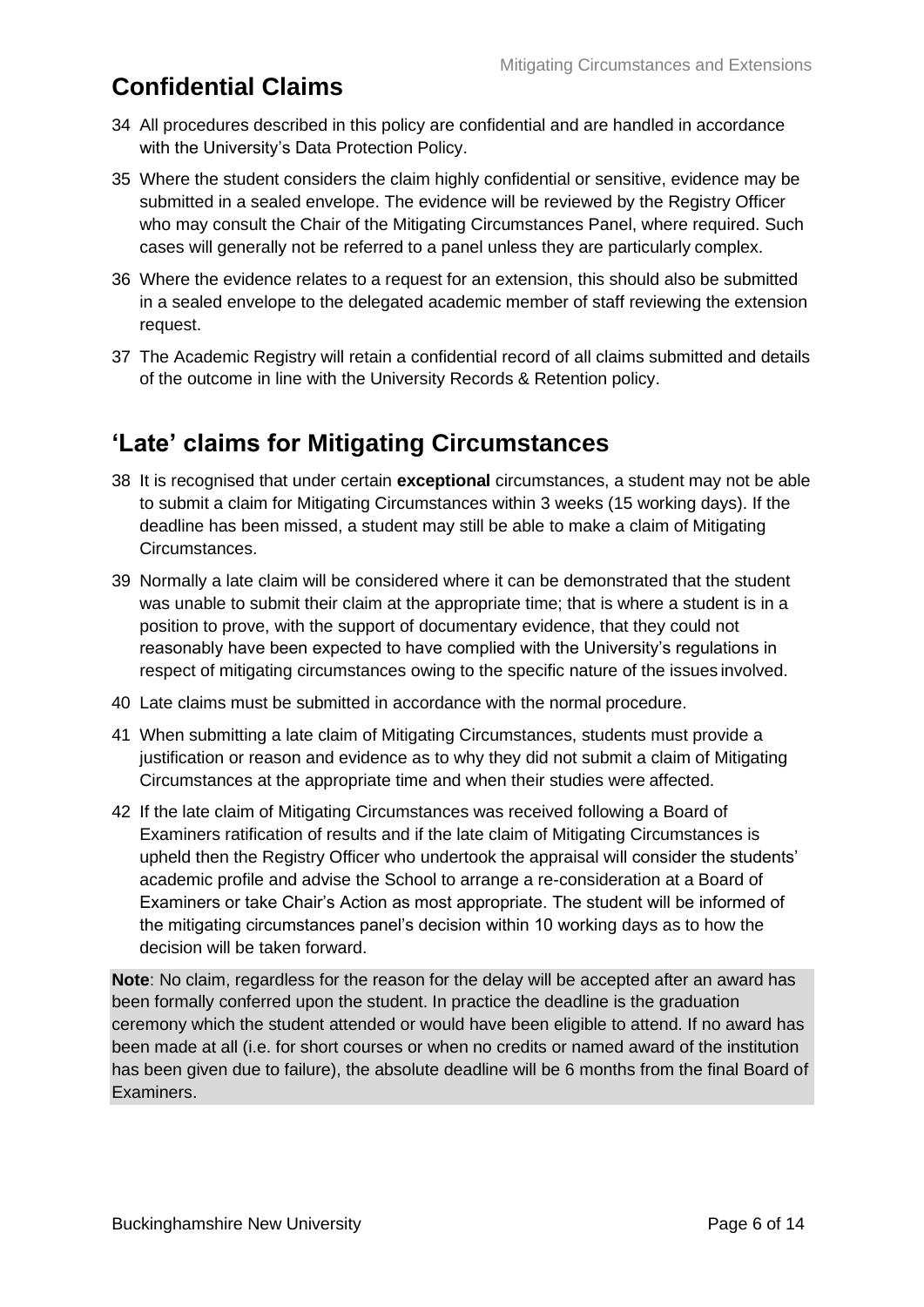#### <span id="page-7-0"></span>**Submission of fraudulent claims**

- 43 The University considers the submission of a fraudulent claim for mitigation as an attempt to gain unfair advantage and therefore a fraudulent claim will be considered as a disciplinary offence.
- 44 A false or untrue claim or the provision of false evidence is considered fraudulent.
- 45 Where a student is demonstrated to have submitted a false claim for mitigation this will be dealt with under the University's Disciplinary Procedures. Students on professional programmes may also be referred to their Head of School under the Fitness to Practise procedures.
- 46 Where a fraudulent claim is suspected, the claim will not be reviewed until such time as the full disciplinary process has been completed.
- 47 If the disciplinary case is proven, the fraudulent evidence will be disregarded for the purposes of the claim and any decision will be made in line with the policy.

### <span id="page-7-1"></span>**Evidence**

- 48 Claims for Mitigating Circumstances or Extensions will normally only be considered where independent evidence is provided. If the evidence is of a particularly sensitive nature, the student should submit it in a sealed envelope marked confidential, see Confidential Claims.
- 49 Evidence must be from an independent source. While copies will normally be accepted, the University may ask for the original versions for verification purposes prior to accepting a claim or granting an extension. All original documentation received will be copied and returned to the student. Multiple emailed photographs of documents will not normally be accepted. Indicative examples of documents which may be acceptable include:
	- a Medical certificates which cover the appropriate period of time.
	- b Letters from medical specialists.
	- c Letters from professional counsellors/advisers, which should refer to the appropriate period of time. This may include the Students' Union Advice Centre or University Support Services.
	- d Relevant legal documents
	- e Death certificate
	- f Letters from legal professionals
	- g Letters from church or spiritual leaders
	- h Self-certification forms

**Note:**It is the student's responsibility to provide sufficient independent and documented evidence in order for a decision to be made.

- 50 In exceptional circumstances where the nature of a student's mitigating circumstances prevents the student from gaining independent evidence, a statement from relevant parties will be considered.
- 51 A Support Statement form is available on the Mitigating Circumstances webpage. It must be completed by the independent witness or verifier to ensure that the panel has the full and relevant information required.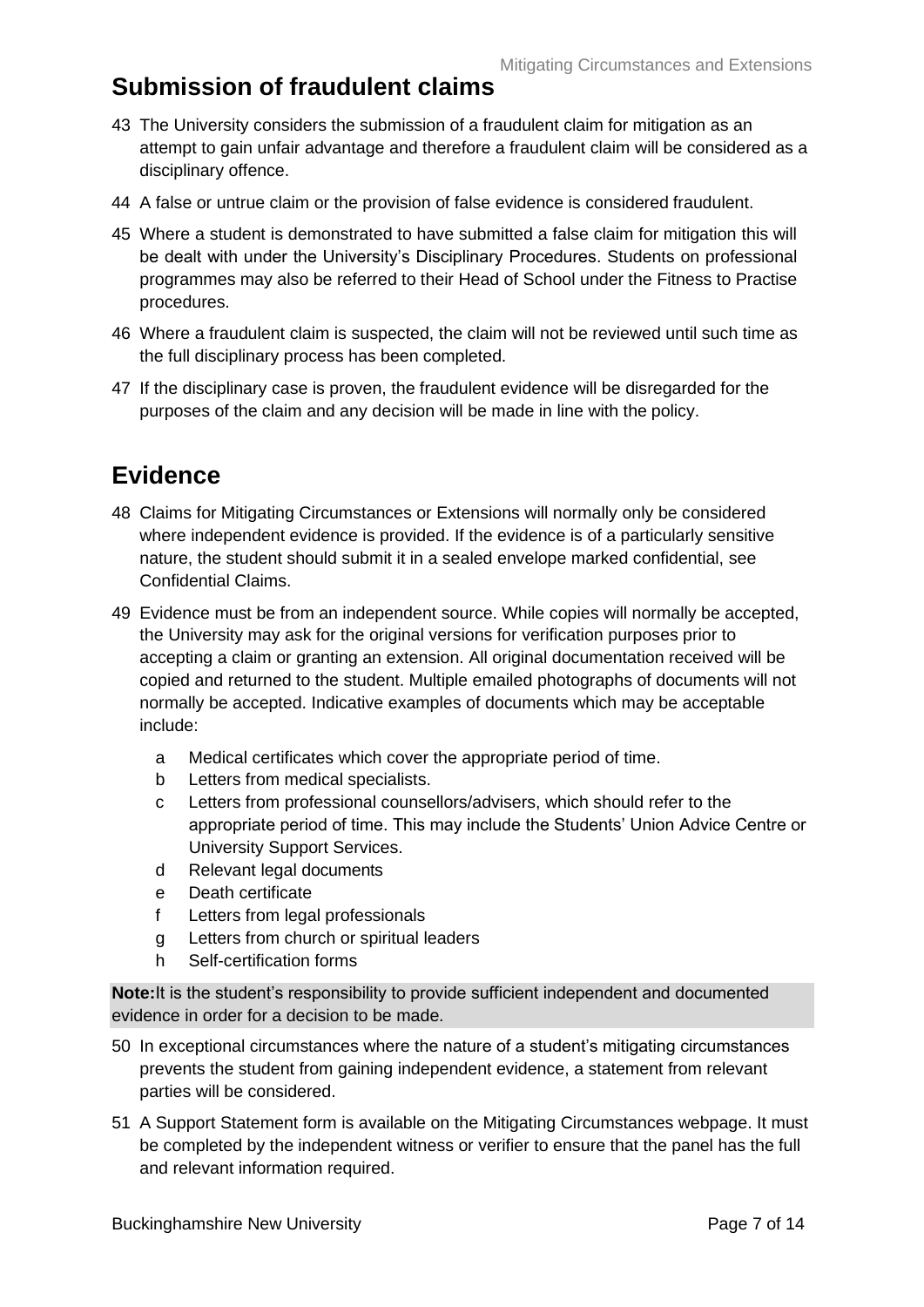#### **Self-certification**

- 52 The expected norm will be that a student will obtain independent evidence, as described above, to support their claim.
- 53 It is accepted that there are occasions when gaining independent evidence relevant to the period in question is not possible. This may include short term medical conditions, such as a cold or gastrointestinal diseases, or acute episodes of migraine. The maximum period the student can be self-certificated is up to 5 working days prior to and including the normal day of submission/assessment or examination.
- 54 A student should use the Student Self-Certification Form, available on the Mitigating Circumstances webpage, and must provide an explanation why other evidence was not available. When a self-certificate is submitted, other additional or supporting evidence may also be required to support the claim.
- 55 Self-certification cannot be used for Late Claims.
- 56 Multiple claims submitted within a 12 month period which are supported by selfcertification may be investigated and additional evidence required.

## <span id="page-8-0"></span>**Claim Appraisal**

- 57 Registry Officers act as Claim Appraisers on behalf of the Mitigating Circumstances Panel and may accept, reject or refer cases to the Panel.
- 58 Claims with no evidence will be referred back to the student with a request for appropriate evidence and within a reasonable timescale. Where this is not received, the claim will be rejected.
- 59 Cases may be rejected at the claim appraisal stage only after consultation with a second Registry Officer or other Academic Registry staff member. If agreement is not reached the case will be referred to the Mitigating Circumstances Panel. Claims will be rejected if:
	- No evidence is provided to support the claim
	- Inappropriate evidence is submitted which does not support the claim
	- The claim does not meet the definition of Mitigating Circumstances
- 60 Late claims with evidence, including the reason for the lateness, will be considered by the Registry Officer, or in complex cases referred to the Panel.

### <span id="page-8-1"></span>**Mitigating Circumstances Panel**

- 61 Claims for Mitigating Circumstances submitted by students are considered formally by the Registry Officers acting in the capacity of the Panel's representative: more complex cases are referred to a Mitigating Circumstances Panel, prior to the student's results being presented to a Board of Examiners.
- 62 Mitigating Circumstances Panels are University based and will be constituted as follows:
	- a Director for Student Success or their nominee (Chair)<sup>1\*</sup>

<sup>&</sup>lt;sup>1</sup>\*Designated voting members. The Chair will only vote in the event of a tie.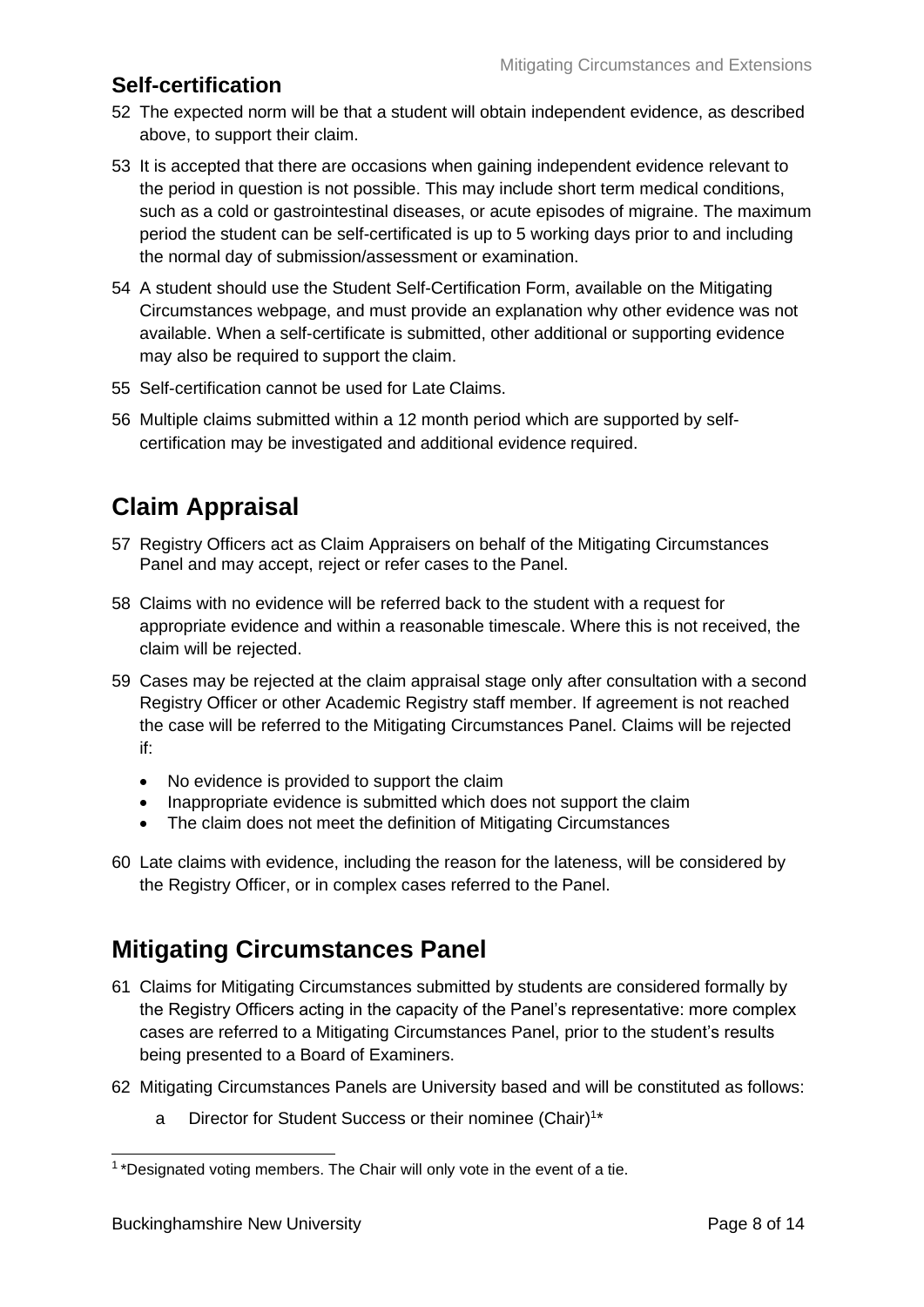Mitigating Circumstances and Extensions

- b Member of Academic Registry (Panel Secretary)
- c One permanent academic employees from each School, nominated by the Head of School, to serve a minimum two year term\*
- d Students' Union Vice President for Education & Welfare (or nominee)\*
- e A representative from University Disability Service\*
- f Registry Officers<sup>2</sup>

An observer from Students' Union Advice Centre will be invited to each Panel in order to gain understanding of the Panel decisions, with a view to advising students in future cases and cannot contribute to the decision making process.

- 63 The role of a voting member of the panel is to review the claim and evidence provided and decide if, in their opinion, the claim meets the definition of mitigating circumstances and is properly supported by the documentation provided.
- 64 Quorum: The quorum for meetings shall be the Chair, Panel Secretary and a minimum of two of the remaining voting members.
- 65 The Terms of Reference of the Mitigating Circumstances Panel are:
	- a To review complex claims for mitigating circumstances submitted by students following the appraisal, and to consider whether they are admissible in terms of timeliness of submission, whether they meet the published definition and whether the evidence is appropriate;
	- b To consider whether the mitigating circumstances claimed are such that they may have affected the student's performance for the module(s) identified;
	- c To inform the appropriate Board of Examiners whether the mitigating circumstances have been accepted or rejected;
	- d To ensure that there is a record of all claims received.
- 66 When reviewing applications from international students studying in the UK, additional consideration should be given due to the visa limitations that would prevent a student from interrupting their studies.

#### <span id="page-9-0"></span>**Notification**

67 Following the decision of the Claim Appraisal or the Mitigating Circumstances Panel, the student will be informed whether their claim was accepted or rejected together with the rationale for so doing. This will be sent by e-mail to the address listed on the completed form. As the proceedings of Boards of Examiners are confidential, no student can be informed of the details of any discussion which may have taken place regarding their claim.

#### **Review Stage**

- 68 If a student is dissatisfied with the outcome of the formal stage they may be able to request a review. The review stage will **not** consider the case afresh or involve a further investigation and will **not** consider any new issues raised by the student.
- 69 Requests for review will **only** be accepted on the following grounds:
	- the procedures during the formal stage were not followed properly
	- the outcome was not reasonable given the circumstances presented

<sup>&</sup>lt;sup>2</sup> Registry Officers are authorised to make decisions on behalf of the panel when conducting Claim appraisals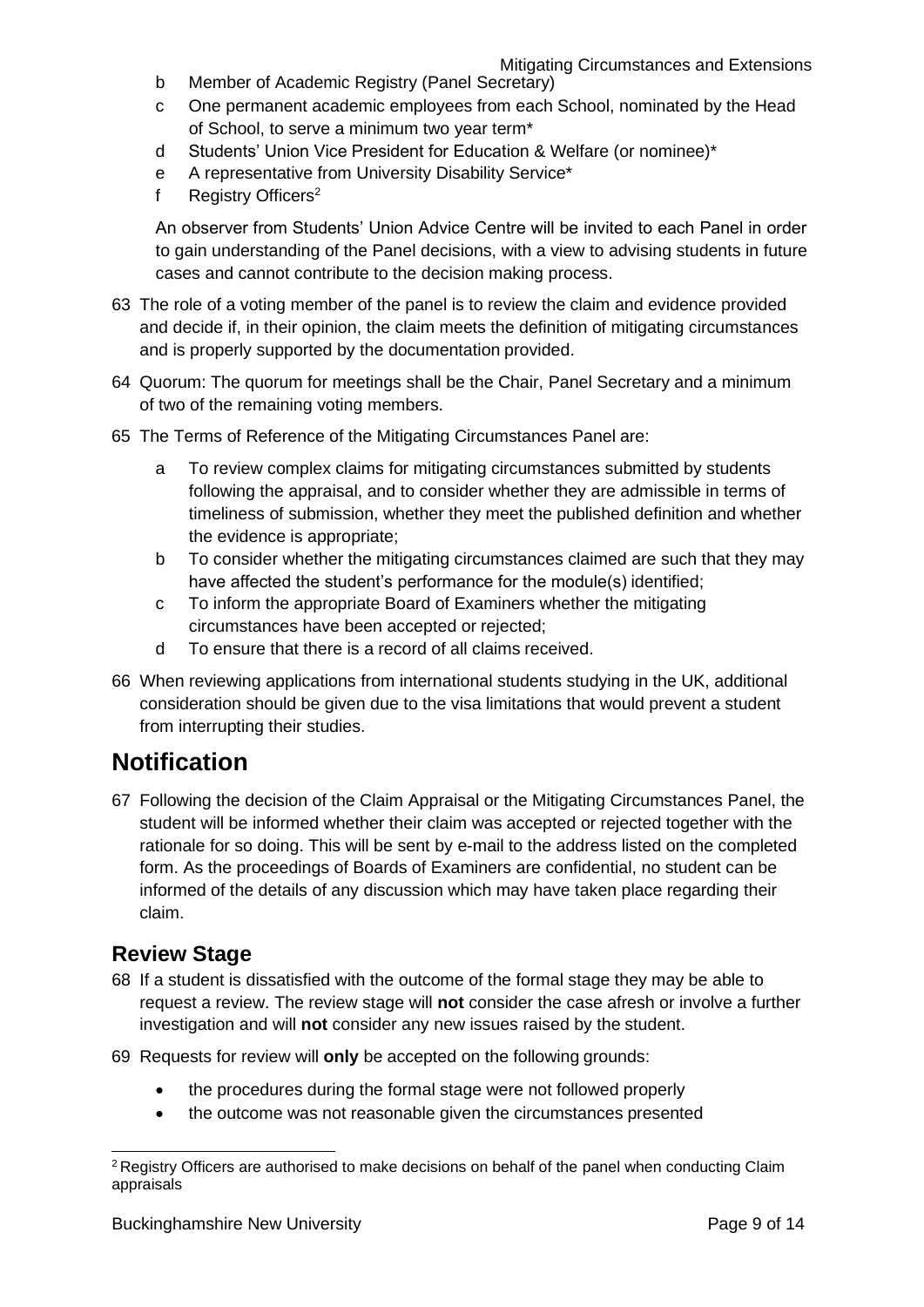Mitigating Circumstances and Extensions

• New evidence which was unable, for valid reasons, to be provided earlier in the process and which would have had a significant ('material') effect on thedecision.

**Note**: Students should use the Request for review form which will help them to identify their grounds for a review and provide associated guidance on the process. Completed forms should be submitted **within 10 working days** of receiving notification of the outcome of the formal stage.

- 70 A Request for review will be allocated to an appropriate member of staff who has not been involved at any previous stage. Reviewers will be asked to consider whether:
	- the procedure was followed during the formal stage
	- the outcome was reasonable in all circumstances
	- the student received clear reasons why their case was previously rejected
	- new 'material' evidence has been provided
	- valid reasons have been supplied by the student for not submitting such evidence during the formal stage.

**Note**: It is expected that Reviews will be completed **within 10 working days** of receipt.

71 Where a Review identifies issues with the outcome of the case at the formal stage, the Review will be **upheld** and the matter will be **referred back** to the next panel hearing for reconsideration. This decision will be communicated to the student in writing along with an explanation of the next steps in the process and the likely timeframe.

**Note**: Reconsideration of the case should be concluded as soon as possible. If a compelling case to overturn the decision is identified, appropriate action may be taken to ensure that the matter is resolved without further delay.

72 Where a Request for Review is **not accepted** (because it did not correspond to one or more of the grounds above), or is accepted as eligible for investigation, but **not upheld**, this decision will be communicated to the student in writing by issuing a Completion of Procedures letter outlining the reasons for the decision.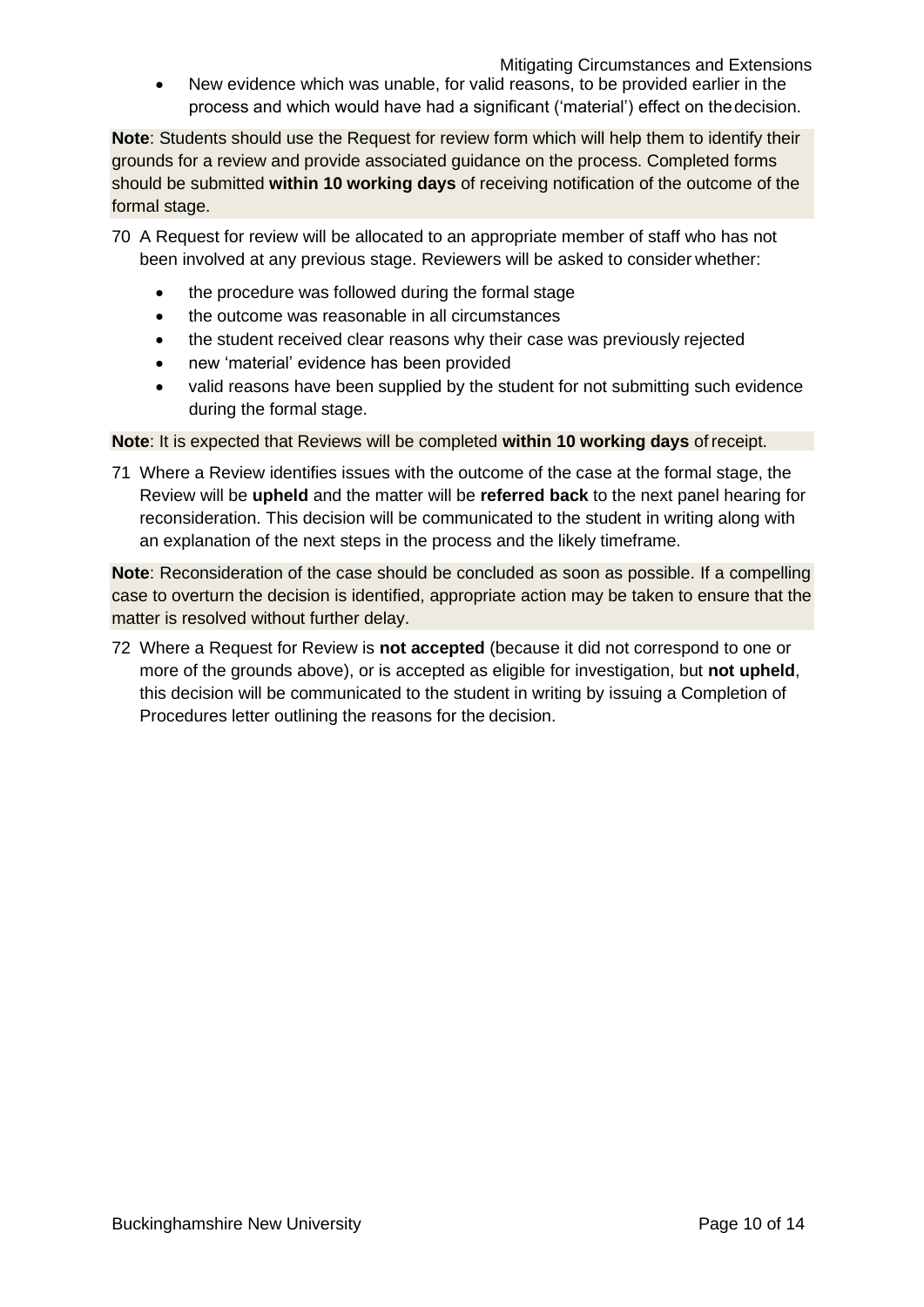**Note**: The Completion of Procedures letter will also advise the student about how to appeal to the OIA:

- The Office of the Independent Adjudicator for Higher Education (OIA) runs an independent scheme to review student complaints. Buckinghamshire New University is a member of this scheme. If you are unhappy with the outcome you may be able to ask the OIA to review your mitigating circumstances claim. Youcan find more information about making a complaint to the OIA, what it can and can't look at and what it can do to put things right if something has gone wrong here: <https://www.oiahe.org.uk/students> .
- You normally need to have completed this procedure before you complain to the OIA. We will send you a letter called a "Completion of Procedures Letter" when you have reached the end of ourprocesses and there are no further steps you can take internally. If your [mitigating circumstances request for review] is not upheld, we will issue you with a Completion of Procedures Letter automatically. If your request for review is upheld or partly upheld you can ask for a Completion of Procedures Letter if you want one.You can find more information about Completion of Procedures Letters and when you should expect to receive one here: [https://www.oiahe.org.uk/providers/completion-of](https://www.oiahe.org.uk/providers/completion-of-procedures-letters)[procedures-letters](https://www.oiahe.org.uk/providers/completion-of-procedures-letters) .
- Any complaint to the OIA must be submitted within 12 months of the Completion ofProcedures letter being received by the student. The OIA will not normally consider complaints which have not been considered by the University.
- The Office of the Independent Adjudicator for Higher Education may be contacted via: Tel:0118 959 9813 Email: [enquiries@oiahe.org](mailto:enquiries@oiahe.org)

Website: [www.oiahe.org.uk/students/](http://www.oiahe.org.uk/students/)

Postal address: Office of the Independent Adjudicator Second Floor Abbey Gate 57-75 KingsRoad Reading RG1 3AB

#### <span id="page-11-0"></span>**Consideration of student profile at a Board of Examiners**

- 73 Decisions from the Mitigating Circumstances Panel can only be considered by an Assessment Board. Where the Panel advises that a student's claim for mitigation has been accepted, the Board may make the following recommendations, as appropriate:
	- a Permit a repeat assessment with no penalty e.g. reassessment for an uncapped mark on the same basis as a first attempt.
	- b Permit reassessment for a capped mark, where the successful claim refers to reassessment work.
	- c Permit a student to undertake a passed assessment in order to gain a better mark, even if the student has been successful in the module. If the student should receive a lower mark in the re-taken assessment, the highest mark achieved will stand.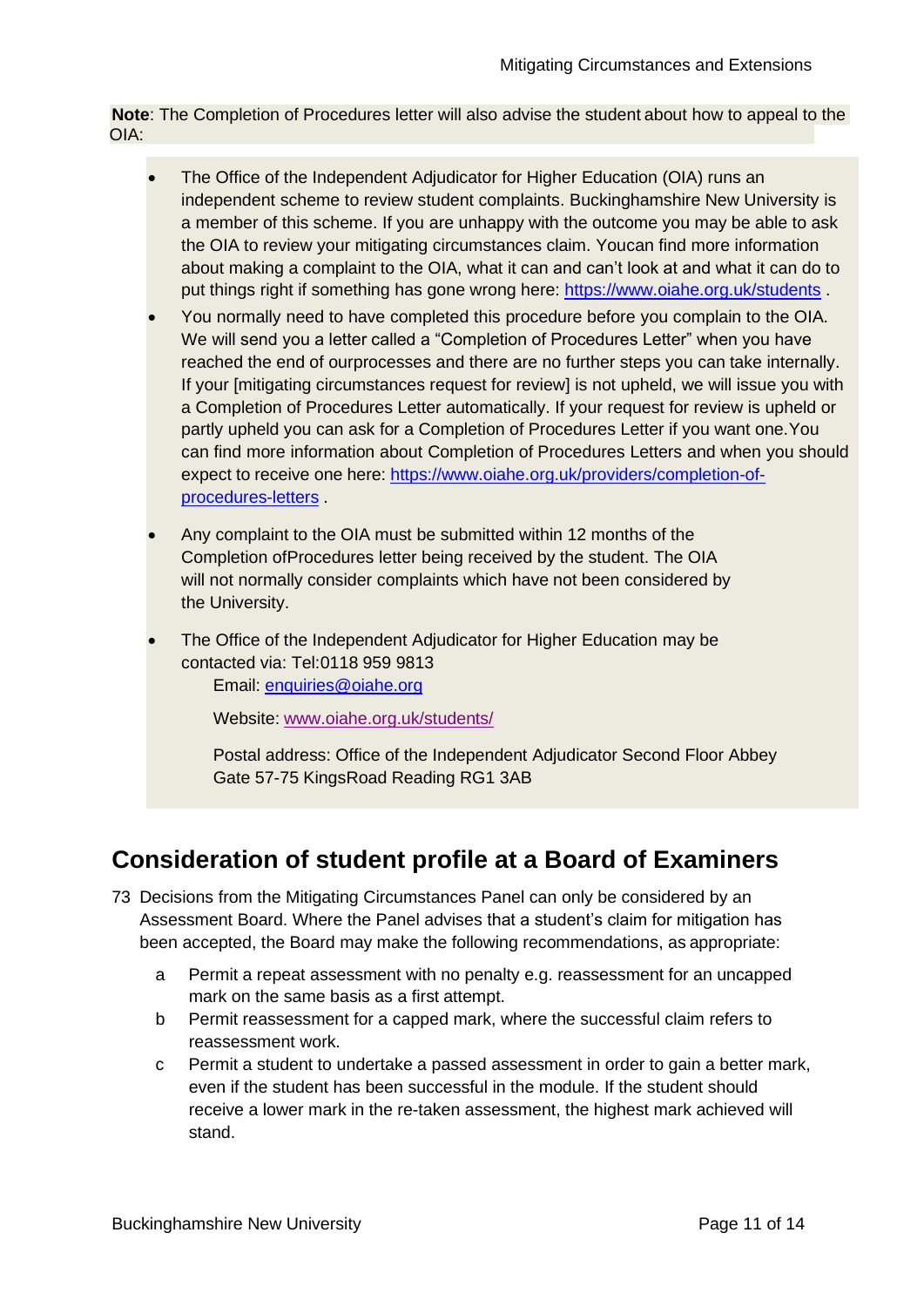- d Grant an aegrotat pass in a module or modules
- e Permit an exceptional reassessment for a capped mark
- f Permit an alternative assessment, to be determined by the Board
- g Accept a late submission for an uncapped mark
- h Exercise discretion in, for example, reassessment limits, exceptional continuation with the student's cohort or at the end of the course, award classification or greater discretion at borderlines
- i Permit a student to trail a module (up to a maximum of 30 credits) to the next year of the programme.
- 74 In respect of students in the final year of a course, Boards are permitted (subject to programme regulations) to grant an aegrotat pass (P Grade) for module(s) to the total of 30 credits where sufficient work has been submitted to indicate that a pass mark was likely to have been achieved.
- 75 Where a claim for Mitigating Circumstances has been successful, this cannot be used as grounds for redeeming academic performance. In this situation, the Board of Examiners cannot recommend the award of additional marks.
- 76 Mitigating Circumstances do not negate a decision of proven academic misconduct. Where the Board is informed that mitigating circumstances have been accepted and there is also proven academic misconduct for the same element, the Board should consider the profile in the light of the mitigating circumstances (for example extending the reassessment limit) and then apply the academic misconduct penalty as appropriate.

#### <span id="page-12-0"></span>**Advice & Guidance**

- 77 Students can seek advice on the submission of a claim for mitigation from their Personal Tutor or Course Leader, Registry Officer, the Students' Union Advice Centre or the Disability Service.
- 78 Where an academic employee offers advice to a student, in order to avoid any conflict of interest, that member of staff will not be eligible to participate in any decision in respect of the claim but will be able to contribute to any discussion at the Mitigating Circumstances Panel.

#### **Behaviour whilst making a claim**

- 79 The University has zero tolerance towards those whose behaviour is considered to be unacceptable and will take action to protect its staff.
- 80 The University's definition of unacceptable behaviour includes communicating with the University in a malicious, vexatious or aggressive manner for example:
	- a Making frivolous claims, or multiple claims regarding the same subject
	- b Acting in a threatening manner either verbally, through an e-mail or by letter c Making claims that are knowingly false or unfounded.
- 81 If the behaviour of a student is unacceptable the University will normally tell the student why their behaviour is considered unacceptable and give them an opportunity to amend it. If the behaviour continues, the University will take action.
- 82 Action that may be taken may include but is not limited to: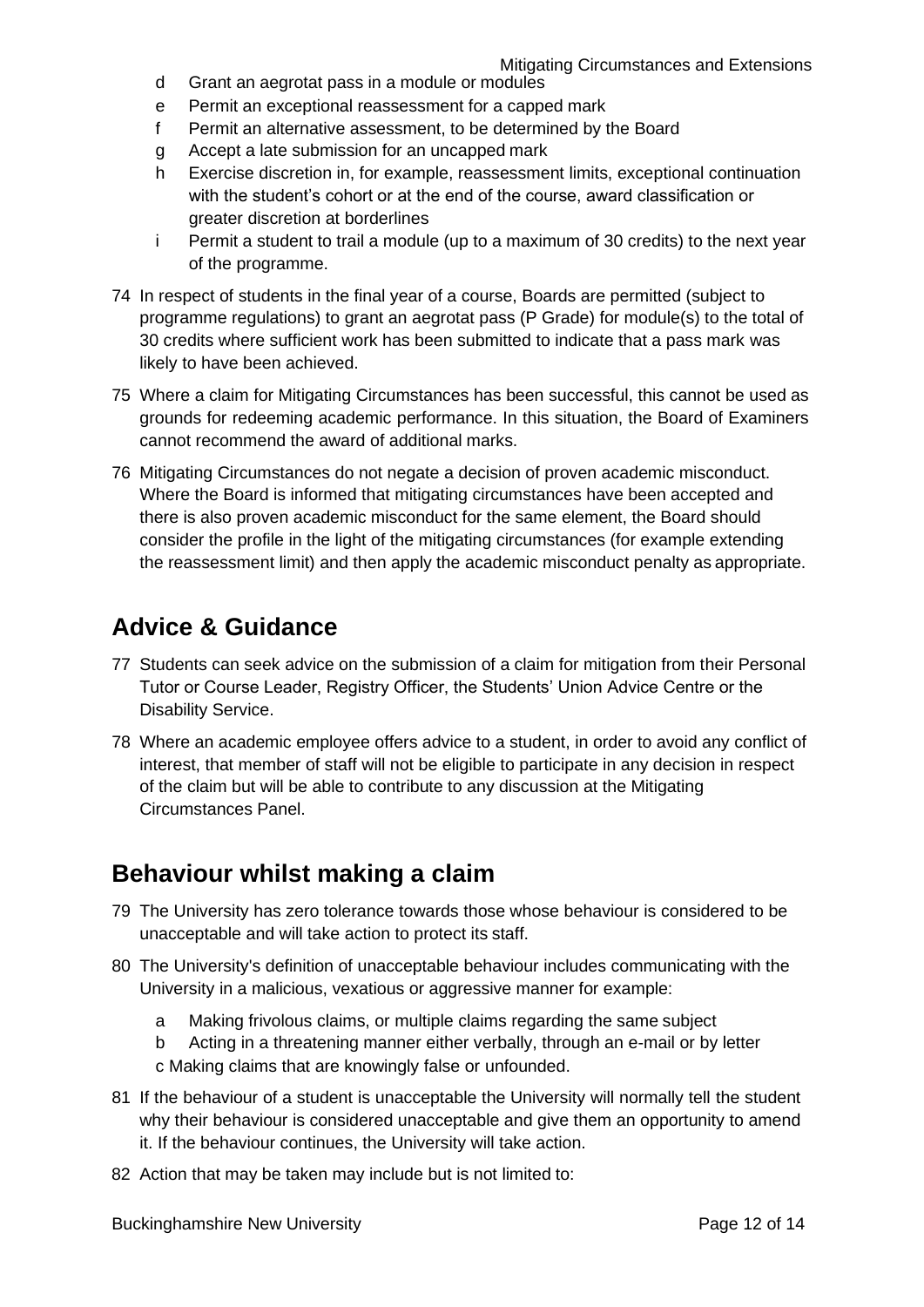- a requesting contact in a particular form (for example letters only);
- b requiring contact to take place with a named person;
- c restricting telephone calls or emails to specified days and times;
- d asking the complainant to appoint a representative to correspond with the University;
- e asking the complainant to enter into an agreement about their conduct.
- 83 Where a student continues to behave in a way considered to be unacceptable, the student may be referred under the University disciplinary procedure and/or the University will cease consideration of the case.

Where the behaviour is so extreme that it threatens the immediate safety and welfare of staff, the University will consider reporting the matter to the Police or taking legal action.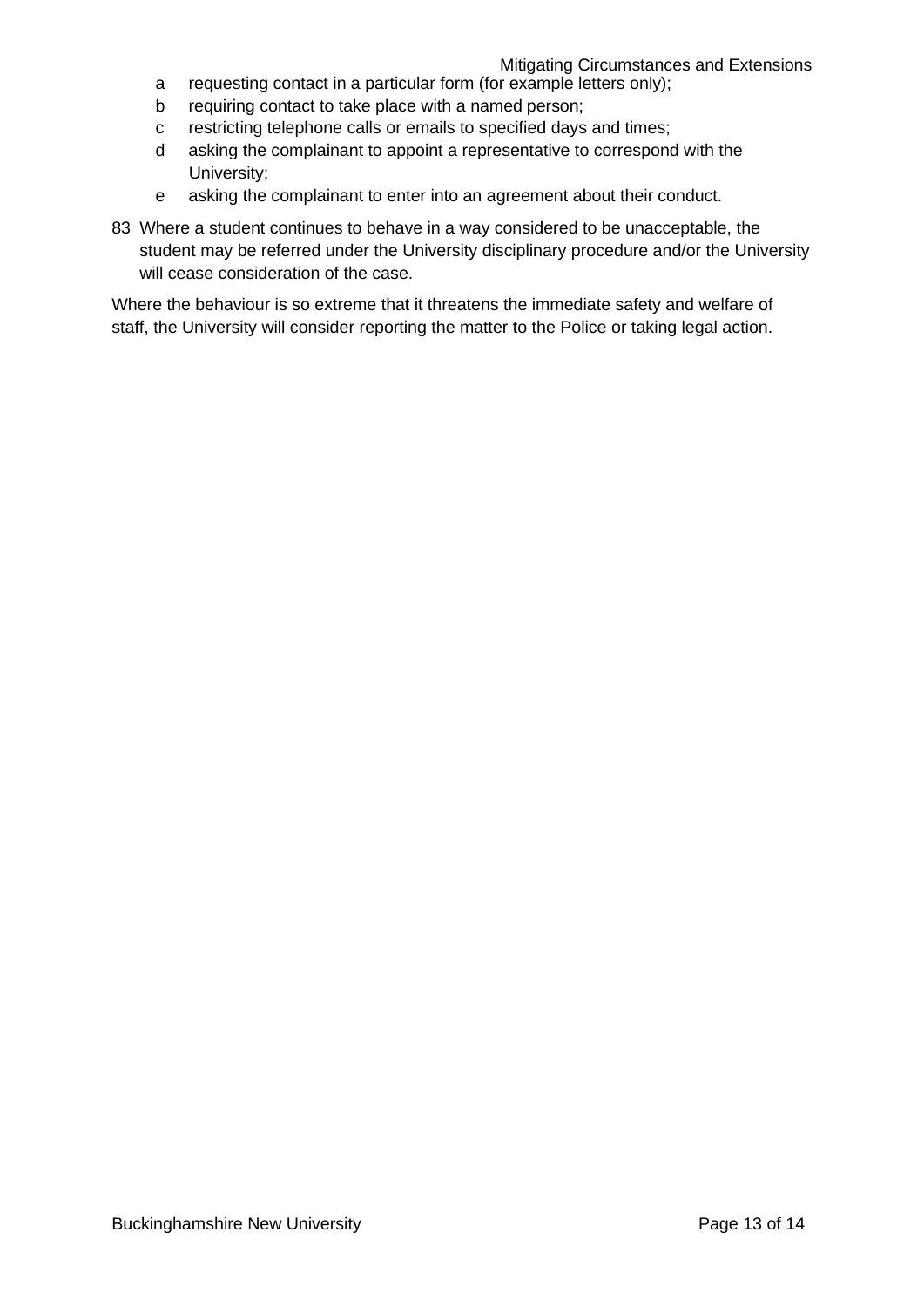| is claiming                                               | Issue for which the student Appropriate Evidence that covers the timeframe                                                                                                                                                                                                               | <b>Timeframe of Claim</b>                                                                                                                                                                               |
|-----------------------------------------------------------|------------------------------------------------------------------------------------------------------------------------------------------------------------------------------------------------------------------------------------------------------------------------------------------|---------------------------------------------------------------------------------------------------------------------------------------------------------------------------------------------------------|
| Illness at time of assessment                             | <b>Medical Certificate</b><br><b>GP/Consultant Letter</b><br>Hospital admissions/discharge letter<br>MAU/A&E report<br>First Aider's report<br>Prescription                                                                                                                              | Period of illness is up to three weeks prior to and/or covers the date of<br>the assessment<br>0r<br>Covers a period of over three weeks in a practice placement setting                                |
| Death or illness of a member<br>of family or close friend | Death certificate<br>Order of service<br>Notary letter<br>Coroner's report<br>Media report<br>Police report<br><b>Medical Certificate</b><br><b>GP/Consultant Letter</b><br>Hospital admissions/discharge letter<br>MAU/A&E report<br>Letter from legal/medical/counselling professional | Occurred within three weeks prior to and/or covers the date of the<br>assessment.<br>Claims relating to a longer timescale relating to these circumstances<br>may be considered on an individual basis. |
| <b>Victim of crime</b>                                    | Crime report number<br>Police report<br><b>Media Report</b><br>Letter from a University Support Service in cases which have<br>not been formally reported to the police                                                                                                                  | Event was within three weeks or covers the date of the assessment                                                                                                                                       |
| <b>Exacerbation of current or</b><br>chronic condition    | <b>Medical Certificate</b><br><b>GP/Consultant Letter</b><br>Hospital admissions/discharge letter<br>MAU/A&E report<br>Letter from Disability Support Service or other suitably trained<br>professional                                                                                  | Period of illness is within three weeks prior to and/or covers the date of<br>the assessment                                                                                                            |
| <b>Natural/Environmental</b><br><b>Events</b>             | <b>Media Report</b><br>Photographic evidence                                                                                                                                                                                                                                             | Occurred within 24 hours of assessment point.                                                                                                                                                           |